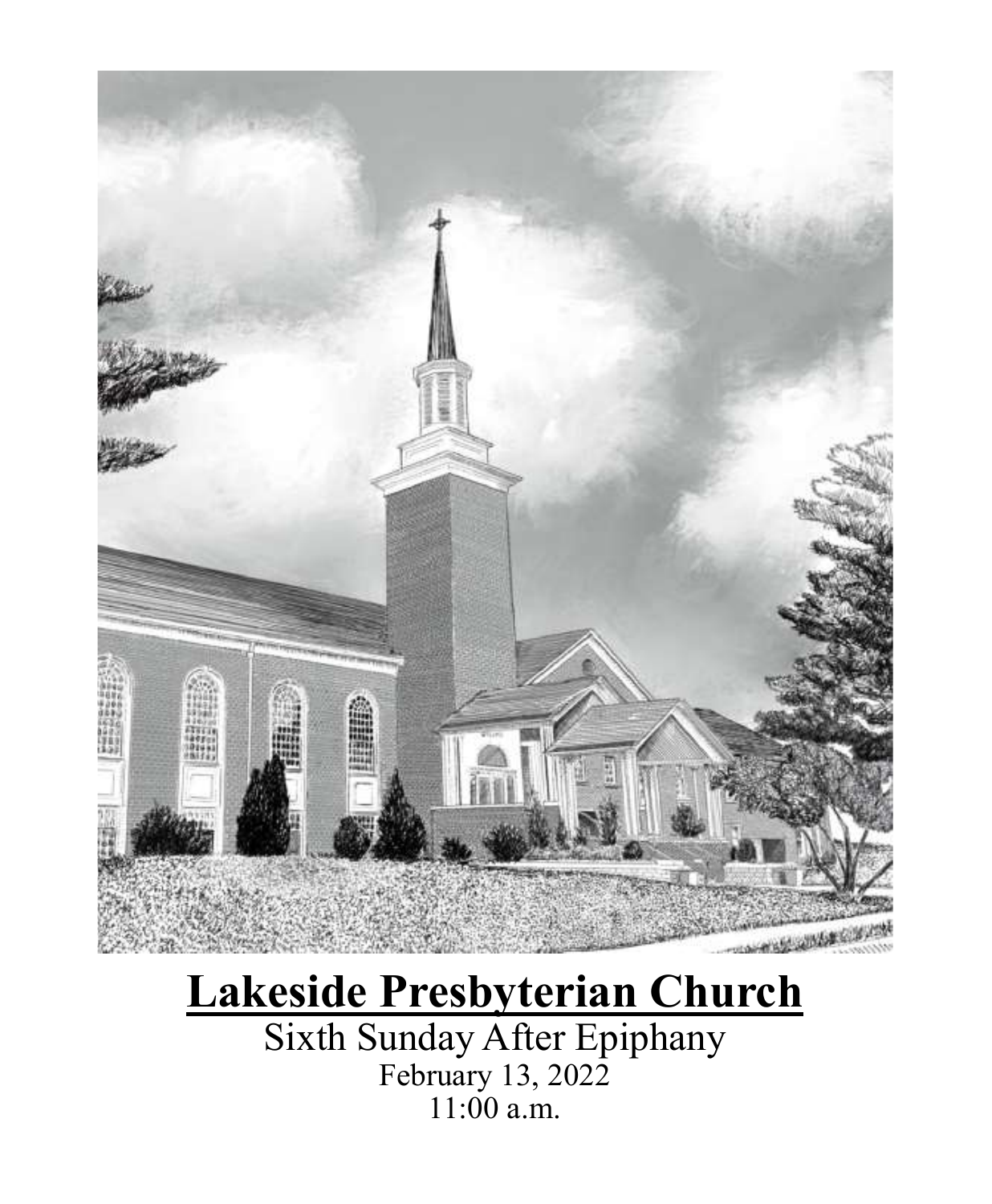## **Lakeside Presbyterian Church Sixth Sunday After Epiphany February 13, 2022**

**ORGAN VOLUNTARY** *Préambule* Louis Vierne

#### **WELCOME & NEWS OF THE CHURCH**

**INTROIT** *The One is Blest* **WINCHESTER OLD** 

*How blest the one who in God's law finds goodness and delight and meditates upon that law with gladness day and night. That one is nourished like a tree set by the river's side; its leaf is green; its fruit is sure: the works of such abide.*

#### **\*CALL TO WORSHIP**

Blessed are those who trust in the Lord. **They shall be like a tree planted by water, sending out its roots by the stream.** Baptized and freed, grounded in love, **let us worship God.**

**\*HYMN #35** *Praise Ye the Lord, the Almighty* LOBE DEN HERREN

#### **\*PRAYER OF ADORATION**

#### **CALL TO CONFESSION**

#### **PRAYER OF CONFESSION**

**Merciful God, we confess that we have sinned against you in thought, word, and deed, by what we have done, and by what we have left undone. We have not loved you with our whole heart and mind and strength. We have not loved our neighbors as ourselves. In your mercy forgive what we have been, help us amend what we are, and direct what we shall be, so that we may delight in your will and walk in your ways, to the glory of your holy name.**

#### **DECLARATION OF FORGIVENESS**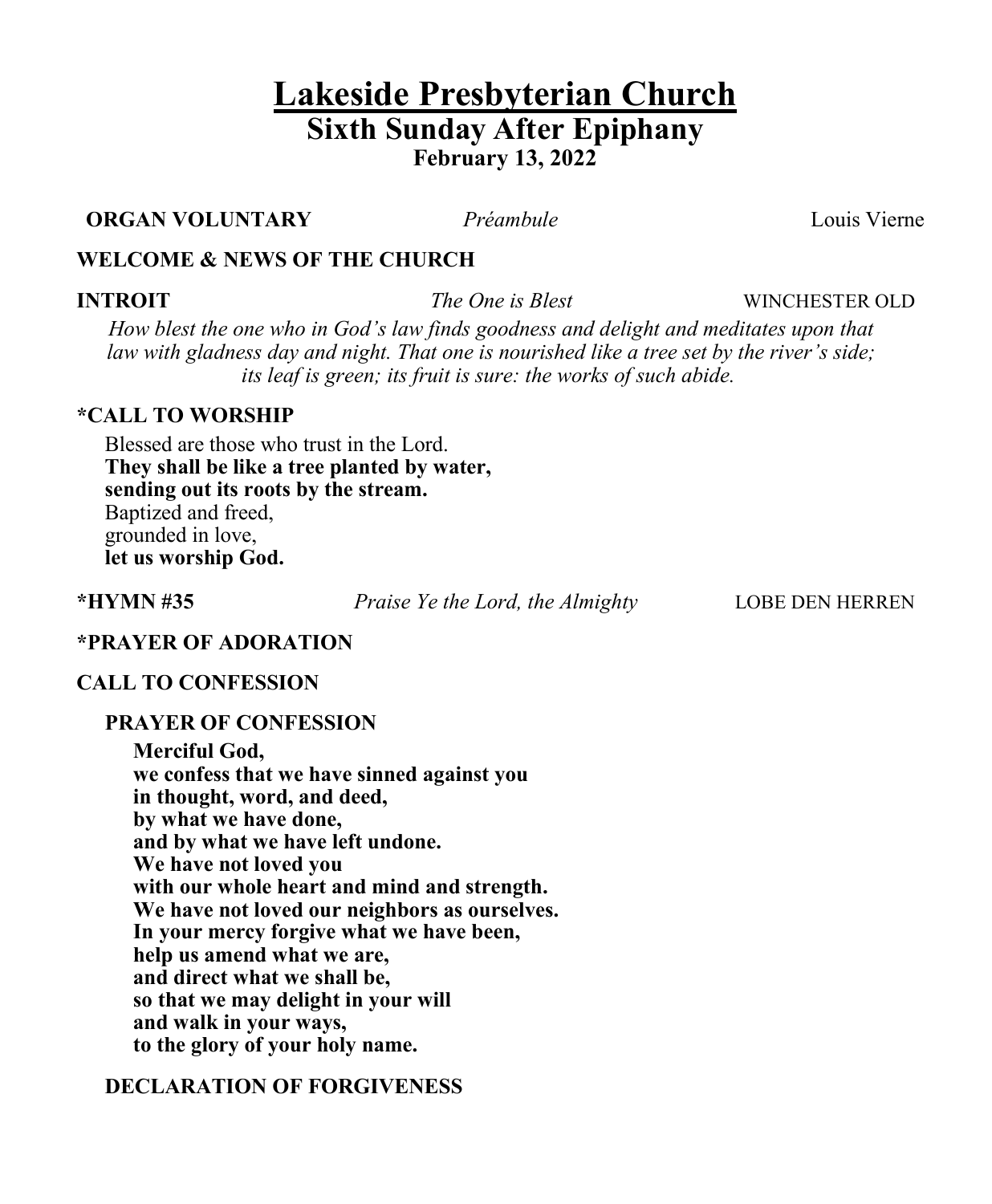#### **\*PASSING THE PEACE**

The Peace of Christ be with you. **And also with you.**

#### **\*GLORIA PATRI** Hymn #581

#### **CHILDREN'S MOMENT** The Rev. Nancy Ross-Zimmerman

(Please note that children who come forward may be visible to our online audiences.)

#### **OFFERING INVITATION**

| <b>OFFERTORY</b> | Voluntary on The Old $100th$                                                                                                                        | Henry Purcell |
|------------------|-----------------------------------------------------------------------------------------------------------------------------------------------------|---------------|
| *DOXOLOGY        |                                                                                                                                                     | Hymn $\#606$  |
| Ghost. Amen.     | Praise God, from whom all blessings flow; praise God, all creatures here<br>below; praise God above, ye heavenly host; praise Father, Son, and Holy |               |

#### **\*PRAYER OF DEDICATION**

**ANTHEM** *Blessed are the pure in heart* Henry Walford Davies

*Blessed are the pure in heart, for they shall see our God; the secret of the Lord is theirs; their soul is Christ's abode. Still to the lowly soul He doth Himself impart; and for His cradle and His throne chooseth the pure in heart.*

#### **PRAYER FOR ILLUMINATION**

| <b>OLD TESTAMENT READING</b>                                       | Jeremiah $17:5-10$ | (O.T. p.719) |
|--------------------------------------------------------------------|--------------------|--------------|
| <b>PSALM READING</b><br>Psalm 1                                    |                    | (O.T. p.489) |
| For the Word of God in scripture,<br>For the Word of God among us, |                    |              |
| For the Word of God within us.                                     |                    |              |

**Thanks be to God.**

#### **SERMON** The Rev. Louisa W. Umphres

**REFLECTION** *As Pants the Deer for Living Streams* SEACHRIST (Hymn #778- choir only)

#### **PRAYERS OF THE PEOPLE**

The Lord be with you. **And also with you.** Lift up your hearts. **We lift them to the Lord.** Let us give thanks to the Lord our God. **It is right to give our thanks and praise.**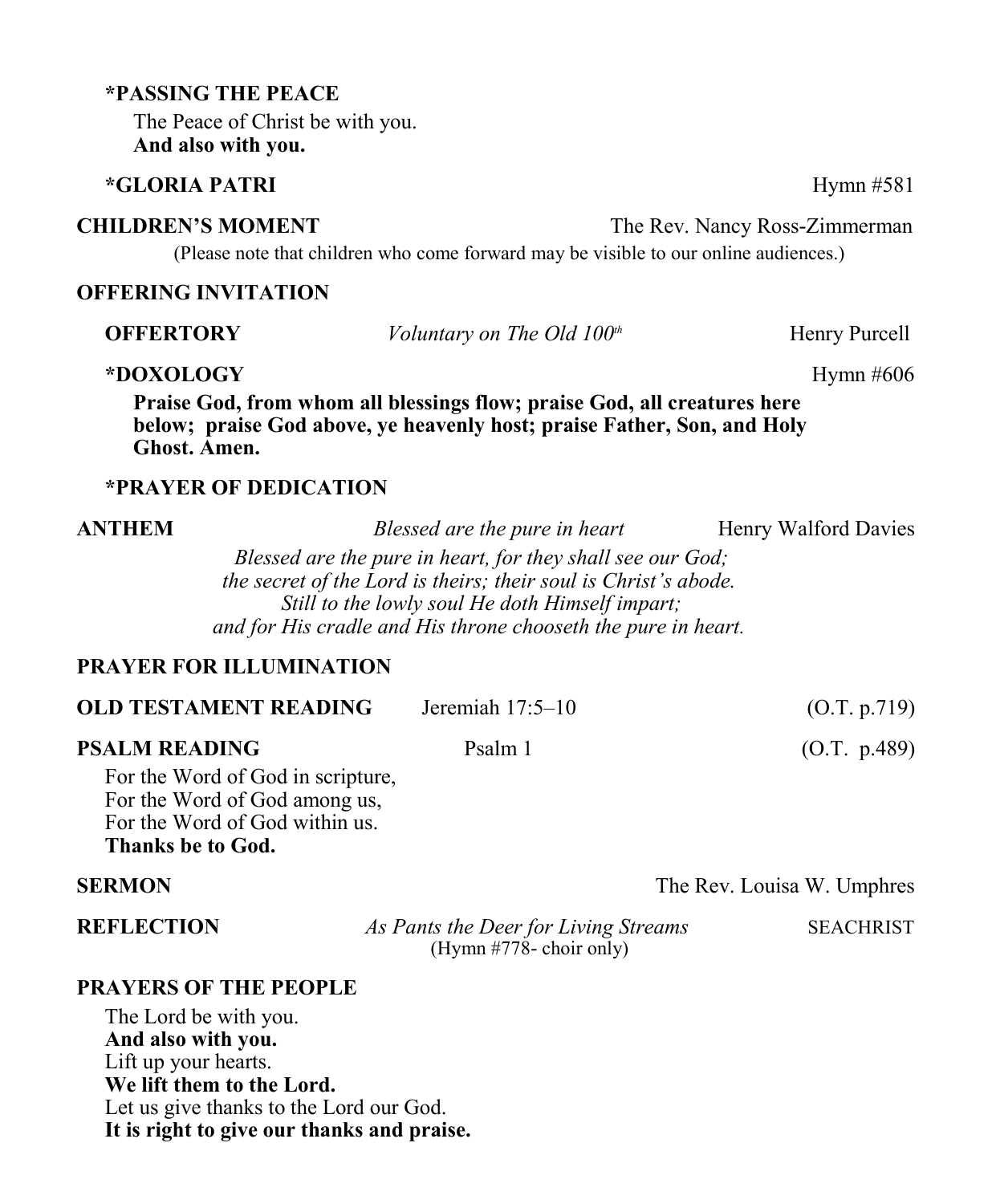#### **AMEN** Hymn #599

#### **THE LORD'S PRAYER**

**Our Father, who art in heaven, hallowed be thy name. Thy kingdom come, thy will be done, on earth as it is in heaven. Give us this day our daily bread and forgive us our debts as we forgive our debtors, and lead us not into temptation, but deliver us from evil. For thine is the kingdom, the power, and the glory, forever. Amen.**

**\*HYMN #816** *If Thou but Trust in God to Guide Thee* WER NUR DEN LIEBEN GOTT

### **\*CHARGE AND BENEDICTION**

#### \*OUR BLESSING TO EACH OTHER ARE ARE ARRESTED FOR A REAL ARREST ARR AND Y NOS

**May the Lord, our gracious Father, bless you this day; Give you peace and hope and courage, along your way. May you stay within God's keeping, in your waking, in your sleeping. In your joy and in your weeping: God be with you.**

**POSTLUDE** *Grand plein Jeu* Louis-Nicolas Clérambault

*\*Those who are able, please stand*

*The flowers in the sanctuary are dedicated to Evelyn Eck from Circle 3*

Announcement: 1st New Member Meeting via Zoom at 12:30 with Pastor Nancy or In-Person after church in the library with Pastor Louisa

Permission to podcast/stream the music in this service obtained from ONE LICENSE with license #A-715941. All rights reserved.



Donate

| <b>LAKESIDE PRESBYTERIAN CHURCH, INC.</b> |  |
|-------------------------------------------|--|
|                                           |  |

**Worship · Learn · Serve** 2690 Dixie Highway, Lakeside Park, KY 41017 **Church telephone** 859-341-1963 **Church Office:** Monday through Thursday **10:00 a.m. to 2:00 p.m.**



News

### **www.lakesidechurch.org lakeside@lakesidechurch.org**

**Co-Pastor** The Rev. Nancy Ross-Zimmerman — nancy@lakesidechurch.org **Co-Pastor** The Rev. Louisa W. Umphres — louisa@lakesidechurch.org **Director of Music** Stephanie Nash — snash@lakesidechurch.org **Organist** Thom Miles — thom all the intervalse of the Thom Miles — thom all the intervalse of the intervalse of the intervalse of the intervalse of the intervalse of the intervalse of the intervalse of the intervalse of t **Director of Technology** Peter Teremi— peter@lakesidechurch.org **Financial Assistant** Desma Borland — desma@lakesidechurch.org **Director of Operations** Heather Vest — heather@lakesidechurch.org **Preschool Director** Cindy Sheehan — preschool@lakesidechurch.org

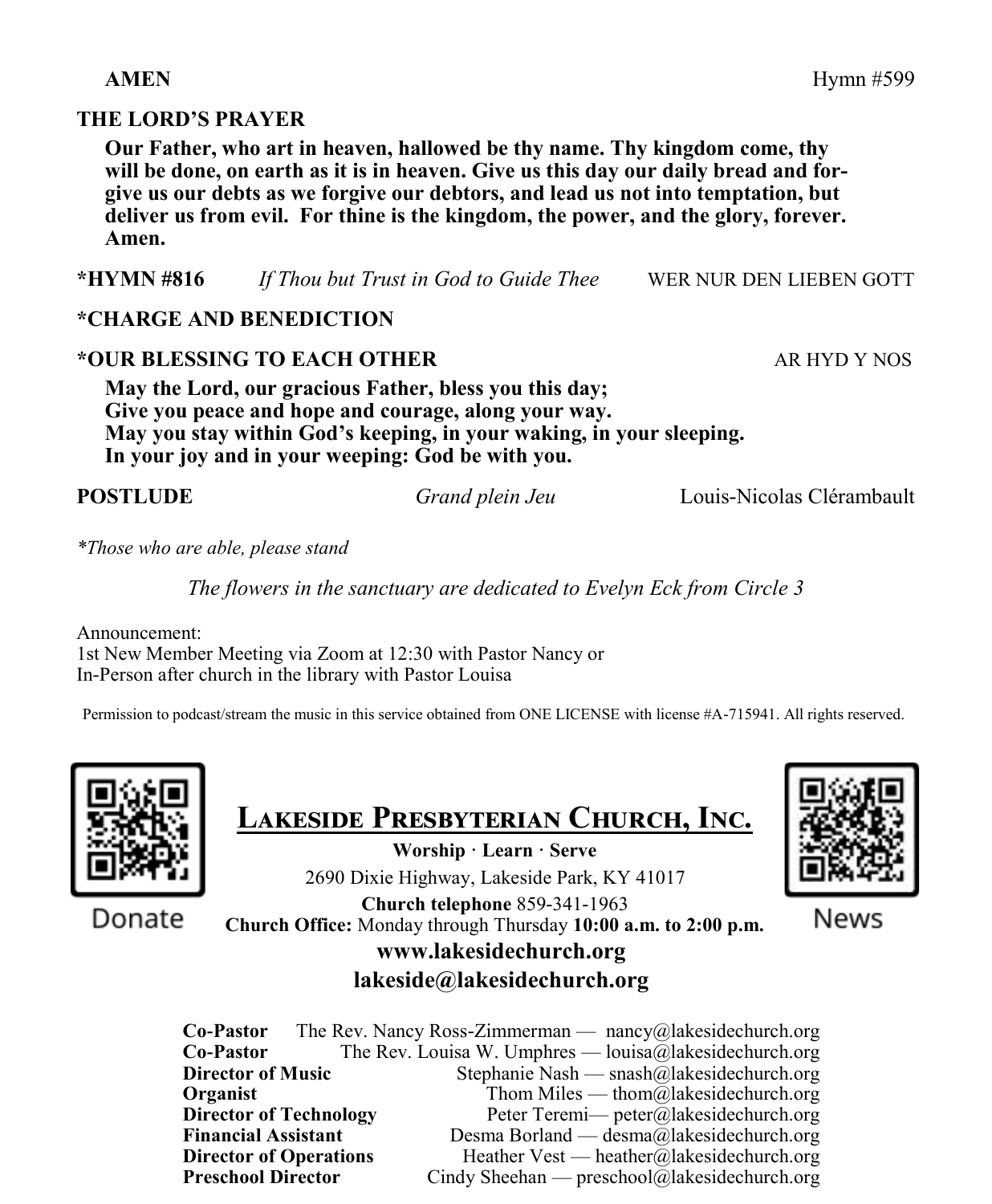**CREATION AND PROVIDENCE** 



This very strong 17th-century German hymn employs many phrases from the psalms, especially Psalms 150 and 103:1-6. It did not receive an effective English translation until the mid-19th century, but has remained popular ever since, thanks in part to its stirring tune.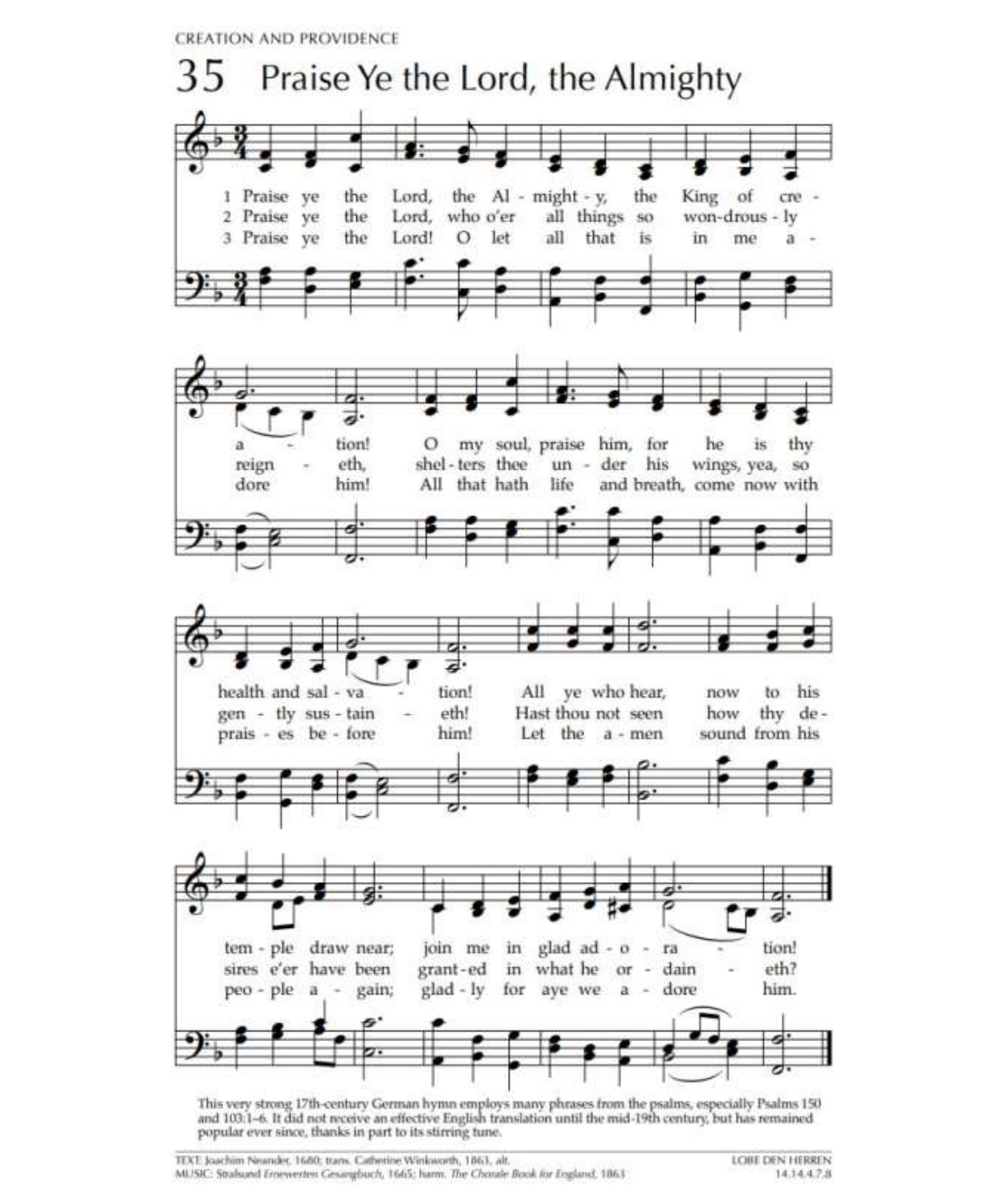LAMENT AND LONGING FOR HEALING



Guitar chords do not correspond with keyboard harmony.

Because they share vocabulary, themes, and a refrain, Psalms 42 and 43 are regarded as one extended prayer for help. Although cast as the voice of one person, this is really the plea of the whole Jewish people longing to return from exile and to worship once more in Jerusalem.